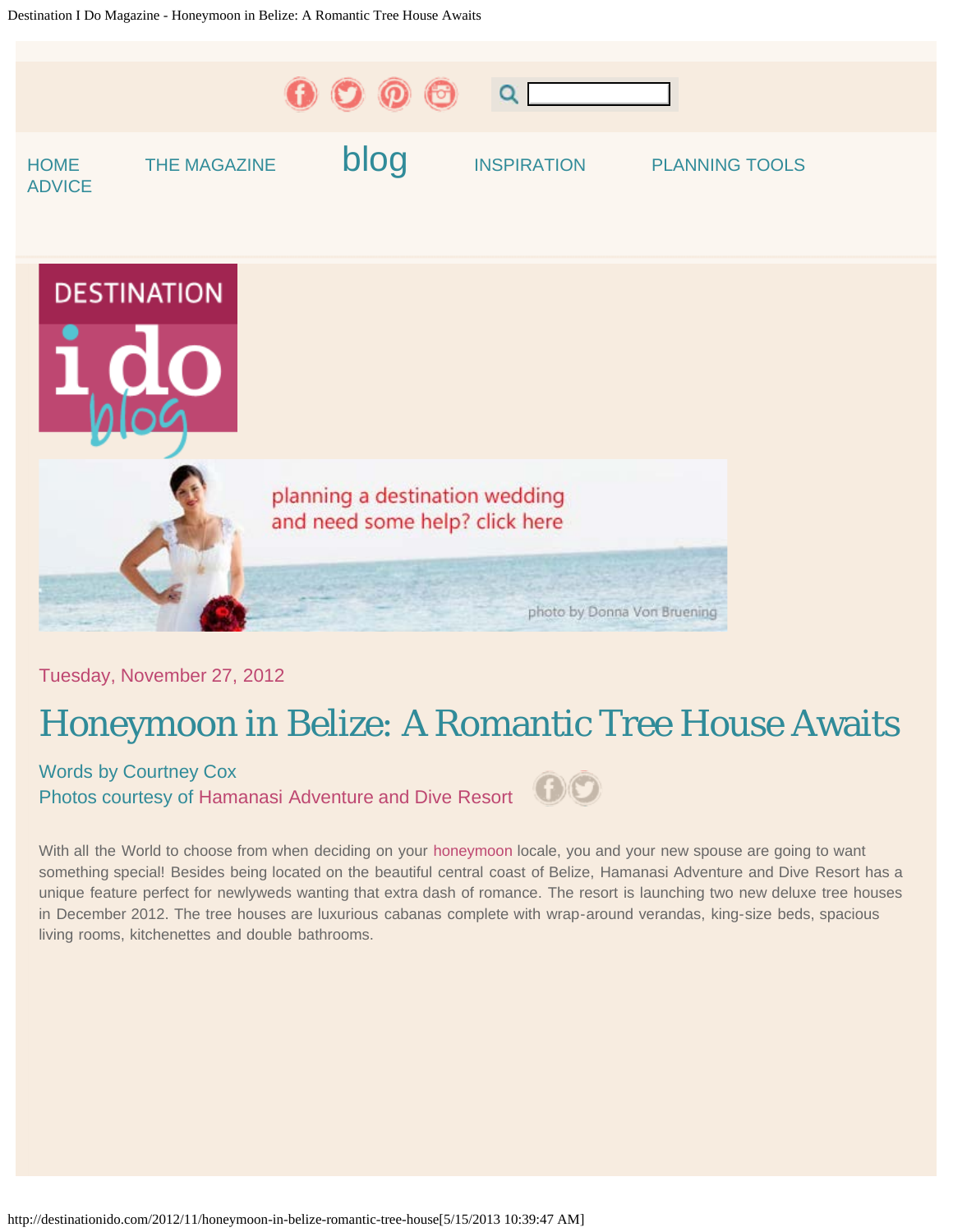

The best part is, the folks over at Hamanasi are die-hard environmentalists and chose to preserve the forest of central coast Belize by building in the trees rather than cutting them down. They also have a lengthy policies in regards to topics like resource consumption, employee education and local community empowerment. Below is an in side look on the resort's new Honeymoon Seaside Romance package:

8 days/7 nights accommodations

Five adventures (such as barrier reef diving or snorkeling, jungle kayaking, tropical birding, Mayan history tour, and waterfall hike)

- All meals including a private dinner set up beachside, poolside, in room, or on terrace
- Duet massages
- Floral turndown
- Welcome bottle of champagne
- Air and ground transfers